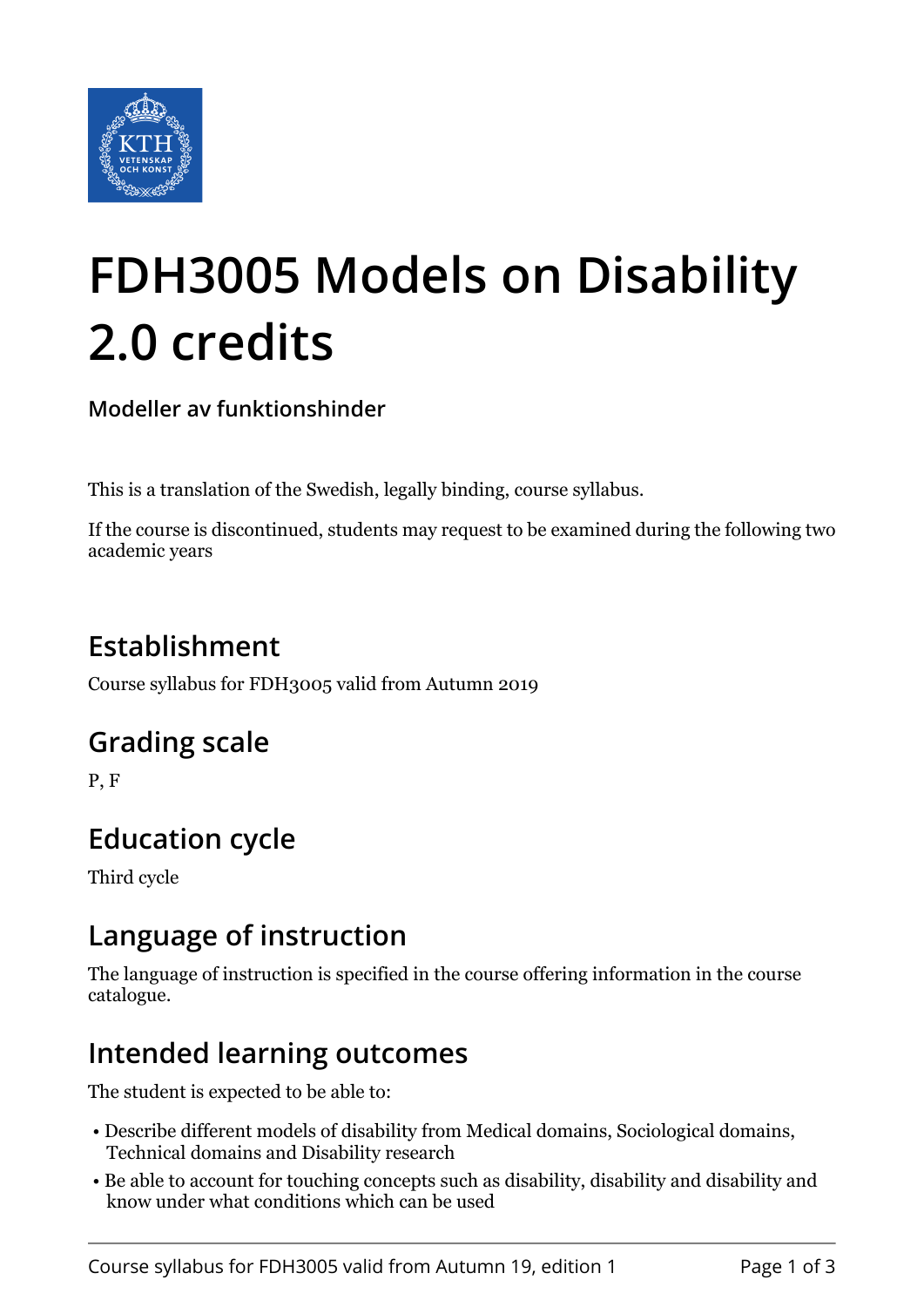• Know what the law prescribes about discrimination as a result of impairment

### **Course contents**

When working with functional variation issues, the concepts you use are important. Several concepts can be perceived as degrading or even offensive. For this reason some terms are no longer used, such as disabled or invalid. The course will go through different conceptual models that describe and explain disability (eg Medical, Social, Relational, Biopsychosocial, Capacity). It will touch on the differences between concepts such as disability versus impairment, it will also discuss the issues linked to concepts such as disability as power relations and stigma. What concepts are used have also come to be associated with the view of functional variation in society and how the persons concerned should be handled, from institutionalization and assessment that one is incapable of working to being regarded as having the same rights as any other citizen in society.

#### **Course structure**

Seminars

#### **Course literature**

- 1. Swain J, French S, Barnes C, Thomas C, editors. Disabling Barriers Enabling Environments. 3rd edition. Sage; 2014.
- 2. Thomas C. Theorising disability and chronic illness: Where next for perspectives in medical sociology. Soc Theory Heal. 2012;10:209–28.
- 3. Oliver M. Understanding Disability, From Theory to Practice. London: Macmillan; 1996.
- 4. Barnes C. Understanding the Social Model of Disability: Past, precent and future. In: Routledge handbook of disability studies. Routledge; 2013. p. 26–43.
- 5. Nussbaum MC. Social Justice and Universalism: In Defense of an Aristotelian Account of Human Functioning. Mod Philol. 1993;90:46–73. https://www.jstor.org/stable/438424.
- 6. Nussbaum M. Capabilities as Fundamental Entitlements: Sen and Social Justice. Fem Econ. 2003;9:33–59.
- 7. Garland-Thomson R. Extraordinary Bodies: Figuring Physical Disability in American Culture and Literature. Columbia University Press; 1996

# **Specific prerequisites**

PhD student

### **Examination**

• EXA1 - Examination, 2.0 credits, grading scale: P, F

Based on recommendation from KTH's coordinator for disabilities, the examiner will decide how to adapt an examination for students with documented disability.